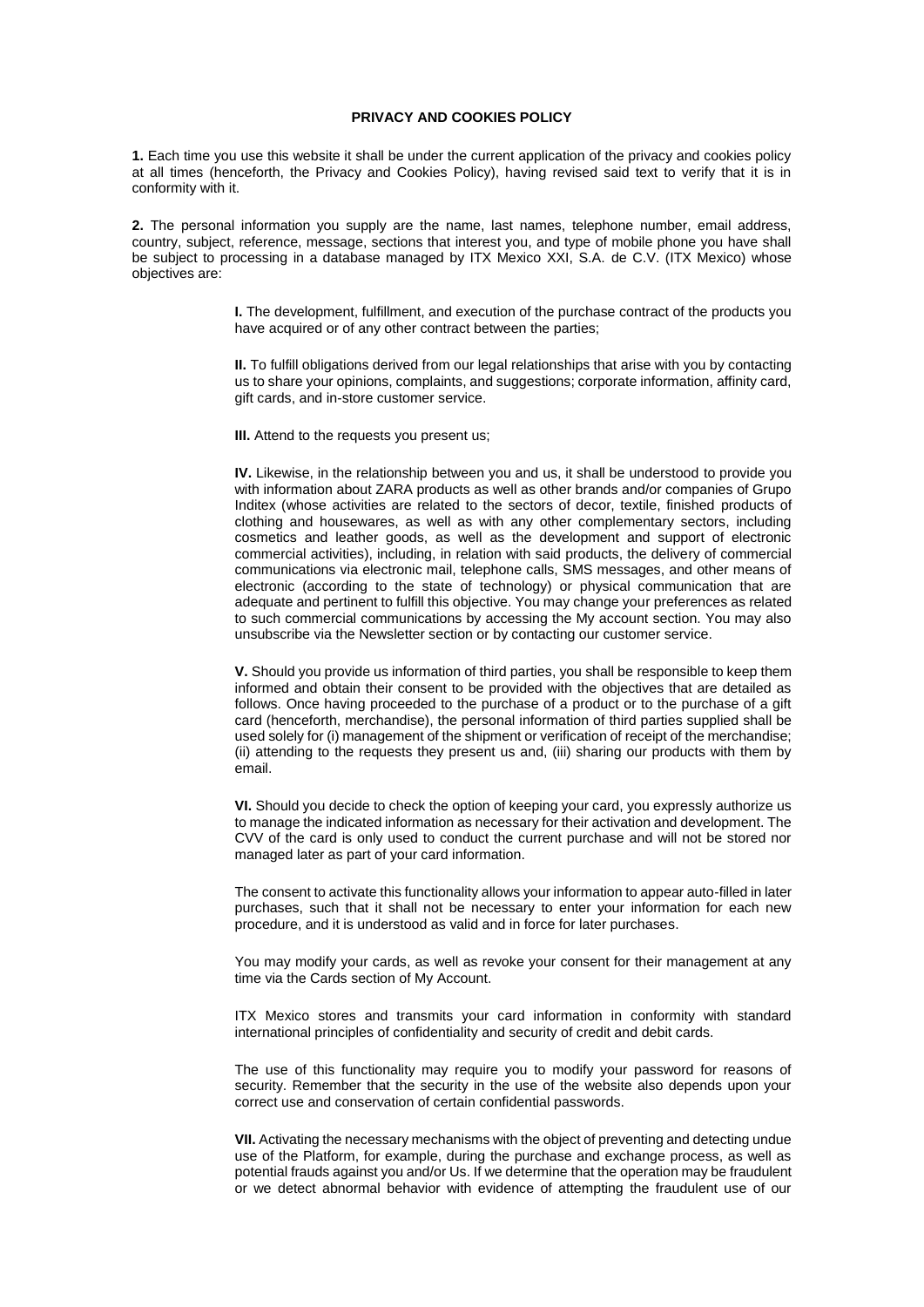functionalities, products, and services, this intent may have consequences such as the blocking of the transaction or the cancellation of your user account.

**VII.** With the purpose of billing and to make receipts and invoices from the purchases you have made in the Platform available to you.

**IX.** Personalizing the services we offer you and being able to recommend to you according to your interaction with ZARA in the Platform and from the analysis of your user profile (for example, based on your purchase and browsing history). Likewise, showing you advertising online that you may see when you navigate websites and apps, for example, on social networks. The advertising you see may be appear randomly, but at other times it could be an advertisement that may be related to your purchase history, preferences, and browsing.

- Should you be a user on social networks, we may provide those with which we collaborate certain information so that we may show you ZARA ads and, in general, offer you or other similar users advertisements taking into account your profile on said social networks. If you would like information on the use of your data and the functionality of ads on these social networks, we recommend that you review the information about your privacy on the social networks on which you participate.
- Additionally, we use your information to conduct measurement and segmentation analysis of the ads we show to users in some collaborators' platforms. To do this we collaborate with these third parties that offer us the necessary technology (for example, via cookies, pixels, SDK) to use these services. Bear in mind that, if we do not provide identifying personal information to these collaborators, we will communicate to them some unique identifier (for example, the identifier of the ad associated with the device, identifier of some cookie, etc.). If you would like more information about this, please review our Cookies Policy. Likewise, you may reestablish your advertisement identifier or disable the personalization of ads in your profile (if you have our App installed on an IOS device you may manage your preferences in Settings / Privacy / Advertising. If you have an Android device, go to Settings / Google / Advertising).

**X.** Data Enrichment: When we obtain your personal information from multiples sources, we may combine them in particular circumstances with the objective of improving our understanding of your needs and preferences in relation to our products and services (including analysis purposes, generation of user profiles, marketing research, quality survevs, and improvement of interaction with our customers). We are referring to, for example, the combination of information that we may make if you have a registered account and, with the same email address linked to your account, you make purchases as a guest; or the information collected automatically (such as IP, MAC or metadata addresses) that we may link with the information you directly provided via your activity on the Platform or in any of our stores (for example, the information related to your purchases, either in physical stores or online stores, your preferences).

**3.** ITX Mexico, located at Poniente 146 No. 730, Col. Industrial Vallejo, C.P. 02300, Mexico, D.F., as manager of the database, commits to respect the confidentiality of your personal information and to guarantee the exercise of your rights of Access, Rectification, Cancellation, and Objection (ARCO rights), via letter sent to the previously indicated address of "Data Protection" for Mexico; or also, via email sent to datospersonales@corporaciondeserviciosxxi.mx. As necessary, we may request a copy of some of your official identification (IFE, Passport, or other valid document that identifies you). Should you decide to exercise said ARCO rights and since part of your personal information you provided us includes your email address, we would appreciate that in the mentioned communication you specifically provide the email address with respect to that which the rights of access, rectification, termination and opposition apply.

Likewise, we kindly acknowledge that you, or your legal representation, may exercise any of the ARCO rights, as well as revoke your consent to the management of your personal information at any time. In order for your request to proceed it is indispensable to complete all the information following that we set forth, which shall be used to verify your identity, as is indicated in articles 32, 34, and 35 of the Federal Law of Protection of Personal Data Held by Individuals (La Federal de Protección de Datos Personales en Posesión de los Particulares o LFPDPPP).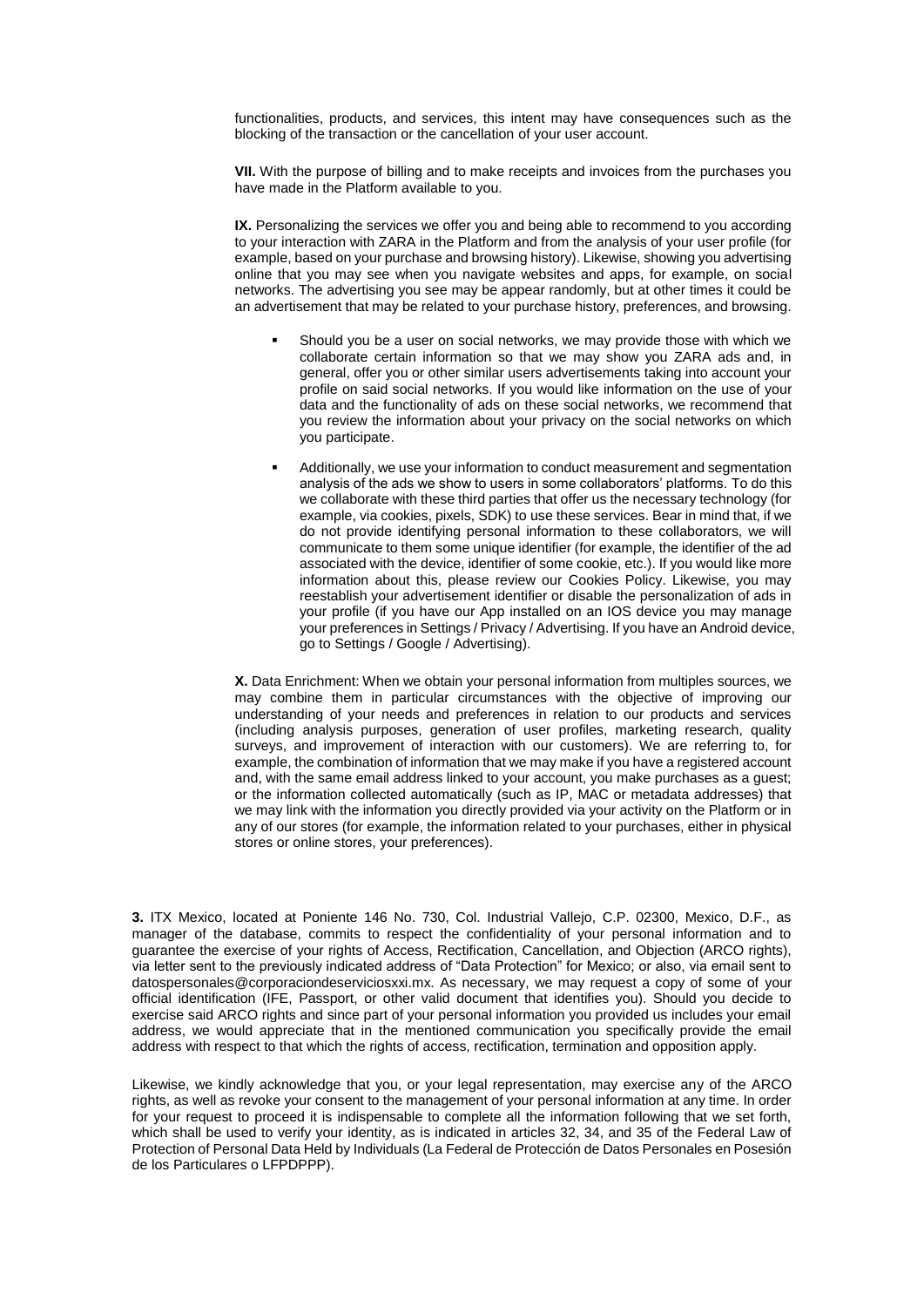- I. HOLDER'S INFORMATION: Complete Name, Complete Address, Telephone Number, and Email Address (where the response to your request will be communicated).
- II. REPRESENTATIVE'S INFORMATION (ONLY IF APPLICABLE): Complete Name.
	- Should you be the legal representative of the holder, you must serve in writing the original corresponding public instrument or letter, as the case may be, to be signed before witnesses.
- III. ARCO RIGHTS: Indicate the right(s) you wish to exercise: Access, Rectification, Cancellation, and/or Objection. Likewise you must describe the personal information respective of those who seek to exercise the right(s) indicated above and/or any other comment that helps us better address your right.
- IV. OTHER NECESSARY DOCUMENTATION: Please include the documentation you may consider substantive to your request and that helps us transmit it properly. In particular, in the request of rectification of personal data (incorrect information, correct information, and supporting documents).

In case the information provided in your writing is erroneous or insufficient, or is not accompanied by the corresponding supporting documents, the Department of Data Protection, within five (5) calendar days following the receipt of your writing of request of rights, may require you to provide the elements or documents needed to process them. You shall have ten (10) calendar days to respond to the requirement, beginning on the day after the one on which you received it. By not responding in said period, the corresponding writing will be taken as not submitted.

The Department of Data Protection will inform you of the determination adopted in a period of a maximum of twenty (20) days beginning with the date on which your writing was received with the effect that, if appropriate, shall be effective itself within fifteen (15) calendar days following the communication of the response. The response shall be given via the same method in which it was sent to us.

**4.** You may limit the use and/or divulging of your personal information by sending your request to the Department of Data Protection to the address datospersonales@corporaciondeserviciosxxi.mx for Mexico. Requests to support your identity, as well as the procedure to handle your request shall be regulated by the same criteria indicated in the above section.

Should your request be appropriate, the Department of Data Protection shall register it in our internal exclusion list so that you stop receiving our promotions.

**5.** ITX Mexico reserves the right, at its exclusive discretion, to change, modify, aggregate, or eliminate parts of these Privacy and Cookies Policy at any time. In such a case, ITX Mexico shall indicate the date of the most current version of it by its publication on this website.

**6.** To fulfill the purposes indicated in section 2 above, it may be necessary to transfer the information you have provided to the Holding company of Grupo Inditex [Industria de Diseño Textil, S.A. (Inditex, S.A)] to particular integrated companies of Grupo Inditex in Spain and Ireland (whose activities are related to the sectors of decor, textile, finished products of clothing and housewares, as well as with any other complementary sectors, including cosmetics and leather goods, as well as the development and support of electronic commercial activities) by which we intend that, upon registering and supplying us information via this website, you expressly authorize us to conduct such transfers to the cited companies pertaining to Grupo Inditex. Additionally, in order to fulfill the necessary objective(s) described above or those other demanded legally or by competent authorities, ITX Mexico shall transfer only the data necessary in legally foreseen cases.

Only in case you purchase products of Zara Home through the ZARA Platform, We will disclose the necessary Personal Data to Zara Home México, S.A. de C.V. (the company currently operating in Mexico the sale of ZARA HOME) for the development, performance and execution of the purchase. The postal address of the company and the email address of the Data Protection Officer is the same than specified for ZARA MÉXICO in section 3 of this document. The legal basis for this disclosure of data is the execution of the purchase agreement. The information about the disclosure of your data and how to exercise your personal data rights is detailed in this section 6 and 3 respectively.

**7.** The user (you) for now guarantees that the personal data provided are true and exact and you promise to advise of any change or modification to them. Any loss or damage caused to the site or to the person responsible for the website or any third party by means of the communication of erroneous, inexact or incomplete information in the register applications shall be the exclusive responsibility of the user.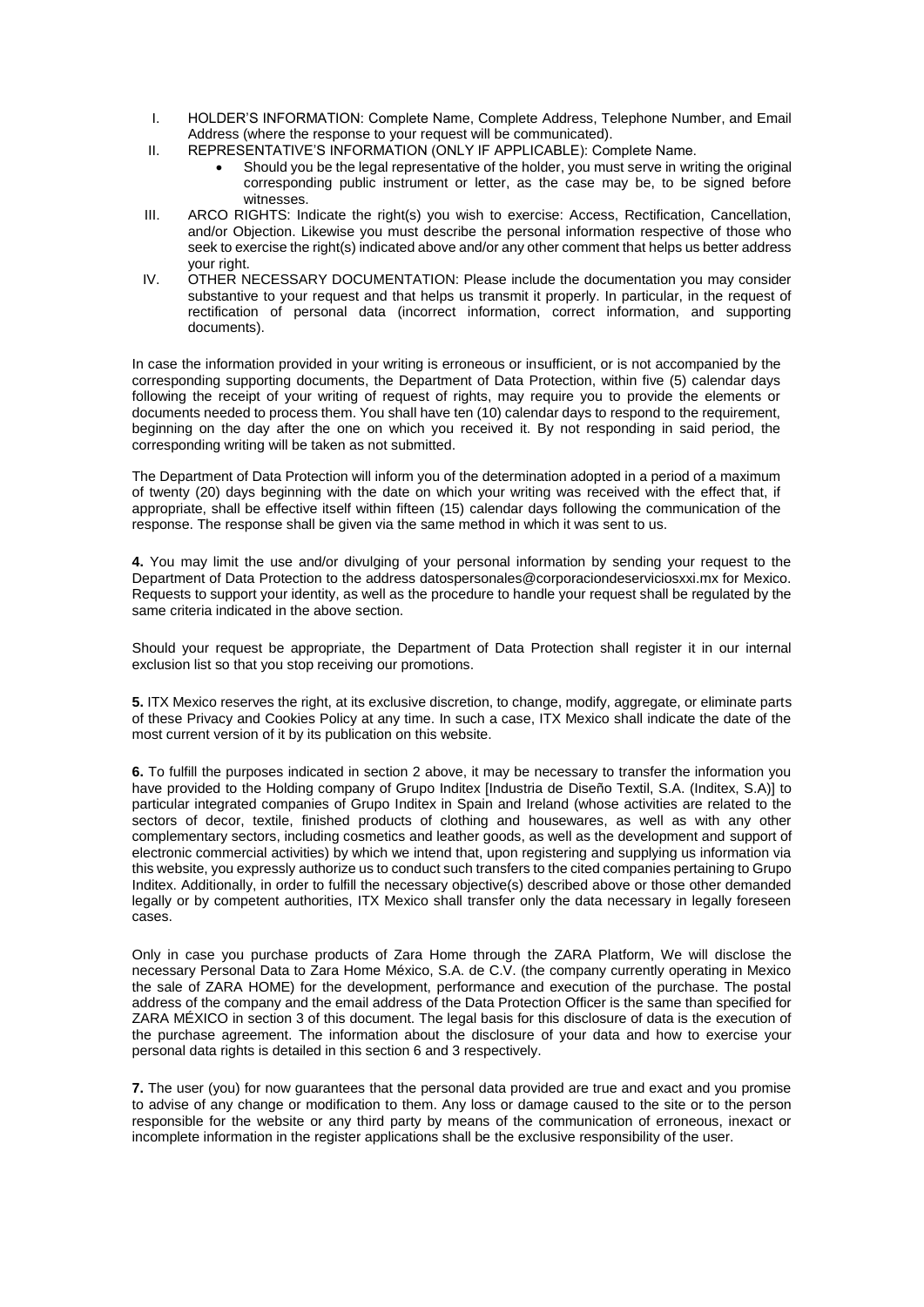**8.** Information About Cookies: By accepting this Privacy and Cookies Policy you consent to the use of cookies utilized on this website that are described below.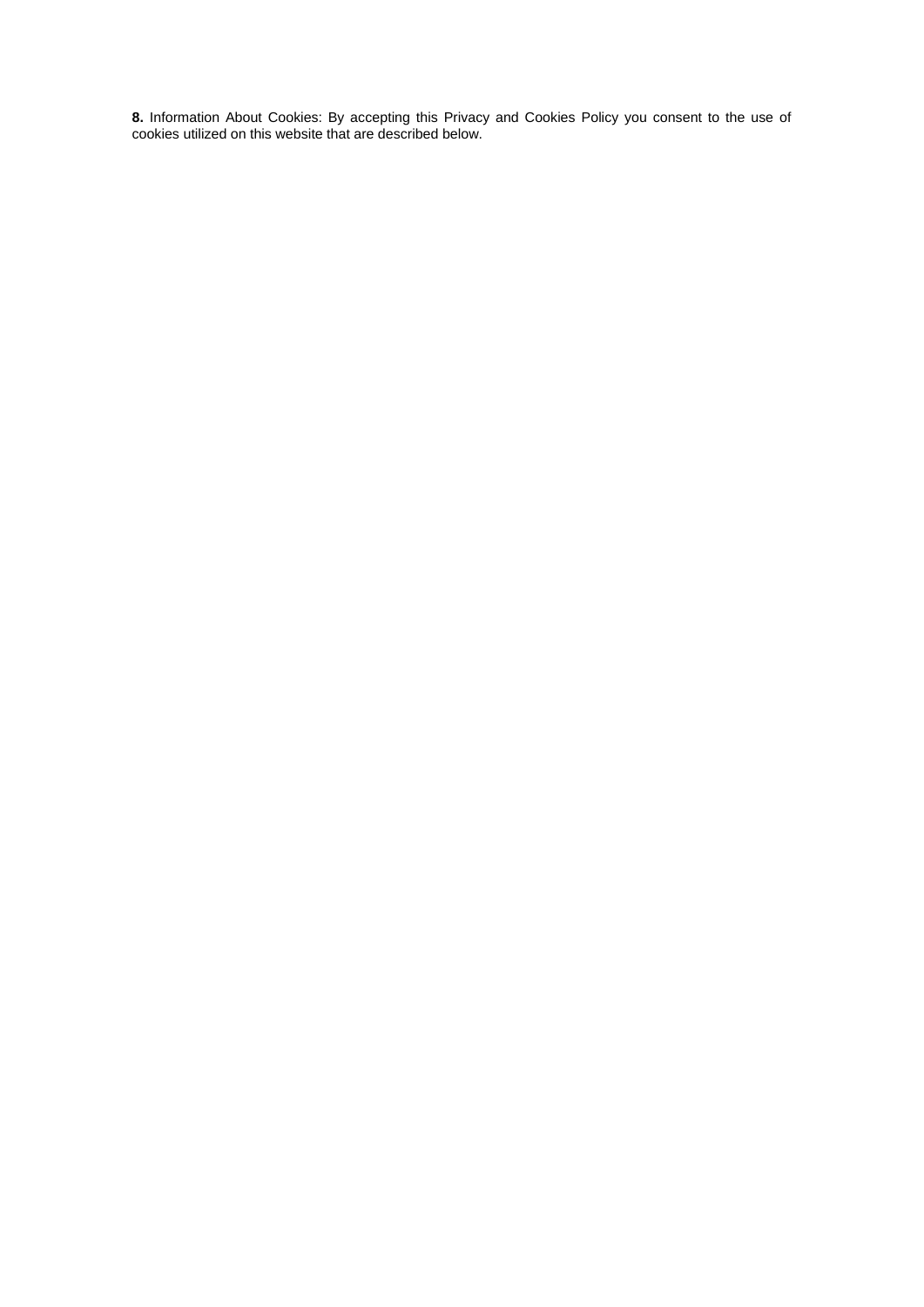#### *What is a cookie?*

*A cookie is a small text file that a website places on your PC, telephone, or any other device, with information about your browsing on that site. Cookies are necessary to facilitate browsing and make it more user friendly, and do not damage your computer.*

*If in this policy the general term of cookie is used it is the principal method of storage of information that this website uses, also the space of "Local storage" is used by the browser for the same purposes as cookies. In this sense, all the information included in this section is equally applicable to this "Local storage".*

#### *Why are cookies used on this website?*

*Cookies are an essential part of how our website works. The main objective of our cookies is to improve your browsing experience. For example, to record your preferences (language, country, etc.) while navigating and in future visits.*

*The information gathered by cookies permits us also to improve the website, by estimates of numbers and*  patterns of use, the adaptation of the website to the individual interests of the users, the acceleration of *searches, etc.* 

*At times, if we have obtained your previous informed consent, we may use cookies, tags, or other similar devices to obtain information that allows us to show you advertisements based on the analysis of your browsing habits from our website, those of third parties, or any other medium.* 

## *What are cookies NOT used for on this site?*

*We do not store sensitive personal identification information such as your address, password, data of your credit or debit card, etc., in the cookies we use.* 

#### *Who uses the information stored in cookies?*

*The information stored in the cookies from our website is used exclusively by us, except for that identified below as "third party cookies," which are used and managed by external entities to supply us with services*  we solicited to improve our services and the user's browsing experience on our website. The primary *services for which these "third party cookies" are used are the gathering of access statistics and to guarantee the payment operations executed.* 

# *How can I avoid the use of cookies on this website?*

*If you prefer to avoid the use of cookies on this page keeping in mind the previous limitation you should first disable the use of cookies in your browser and, second, eliminate the cookies saved in your browser associated with this website.* 

*You may carry out this option of avoiding the use of cookies at any time.* 

## *How do I disable and eliminate the use of cookies?*

*To restrict, block, or erase cookies from this website you may do so at any time by modifying the configuration of your browser by following the guidelines that are indicated below. Although the settings of each browser are different, normally the configuration of cookies is performed in the "Preferences" or "Tools" menu. For more detail about the configuration of cookies in your browser, consult its "Help" menu.*

# *What concrete cookies does this website use and for what reasons?*

*Following is a table with the cookies, tags, or other similar devices used by this website, together with information about the purpose, duration, and management (ours or that of third parties) of each of them.*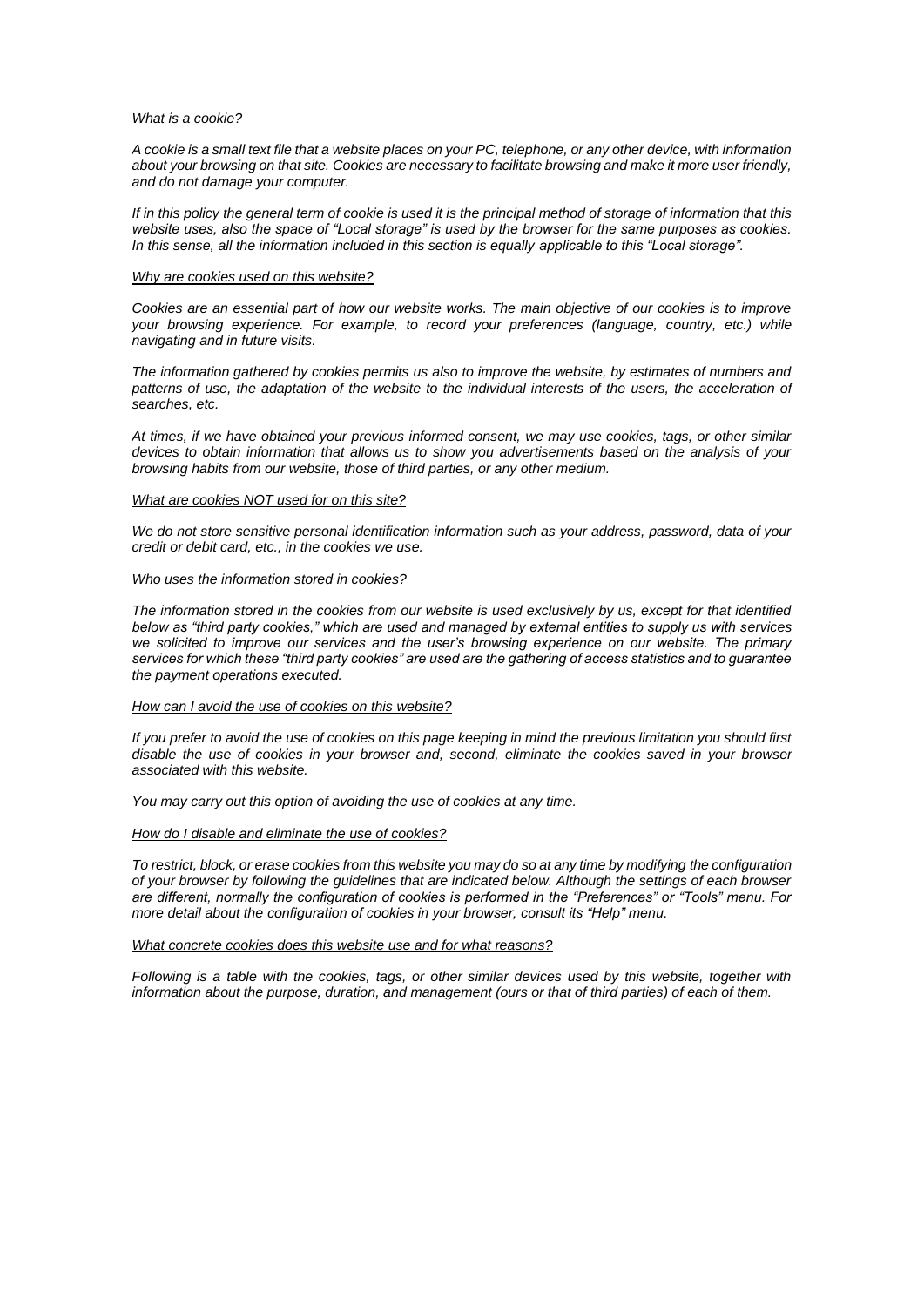# **Technical and personalization cookies: for identification and authentication, browsing, interface personalization, favorites...**

| These cookies are used to identify the user during the session, avoid the user having to repeat authentication processes online, accelerate some website processes, record |
|----------------------------------------------------------------------------------------------------------------------------------------------------------------------------|
| selections made during the session or previous logins, record pages already visited, etc.                                                                                  |

| <b>COOKIES</b>                            | <b>PURPOSE</b>                                                                                                                                                                      | <b>DURATION</b>       | <b>MANAGEMENT</b>      |
|-------------------------------------------|-------------------------------------------------------------------------------------------------------------------------------------------------------------------------------------|-----------------------|------------------------|
| User Identification                       | They are used to identify and authenticate the user. They also contain technical data from the user's<br>session like, for example, connection wait time, session identifier, etc.  | Session               | Proprietary<br>Cookies |
| Session Identification                    | Identifies the session http of the user. It is common in all web applications to identify requests of a user in<br>a session.                                                       | Session               | Proprietary<br>Cookies |
| <b>Browsing Status</b>                    | Allows identifying the browsing status of the user (session initiation, first page, first login, scroll status,<br>polling status, etc.).                                           | Session               | Proprietary<br>Cookies |
| <b>User Selections</b>                    | Store the session values selected by the user such as the store, language, currency, products, size, etc.                                                                           | Session               | Proprietary<br>Cookies |
| <b>Favorites and Latest</b><br>Selections | Allows recording of the user's favorite selections (stores, for example) or their latest selections (stores,<br>products, consent to install cookies, etc.) in previous web logins. | Persistent<br>Cookies | Proprietary<br>Cookies |
| Shopping Basket                           | Store information about the shopping mini-basket, as well as user identification information associated<br>with that basket.                                                        | Session               | Proprietary<br>Cookies |
| Protocols                                 | Allow managing changes between secure (https) and insecure (http) dominions (protocols).                                                                                            | Session               | Proprietary<br>Cookies |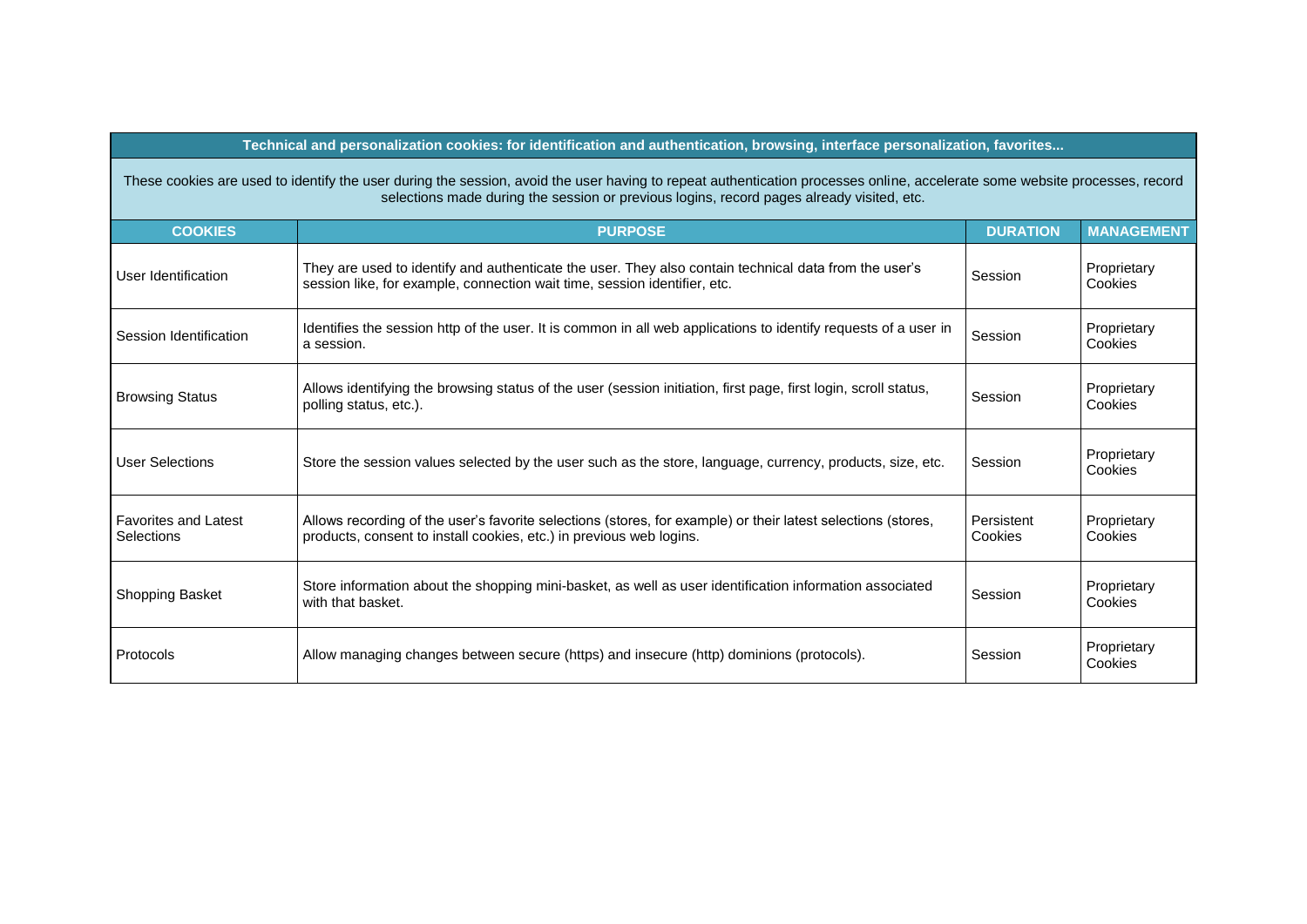| <b>Browsing Analysis Cookies</b>                                                                                                                                                                       |                                                                                                                                                                                                                                                                                                                                                                                                                                                                                                                                                                                                                                                                                                                                                                                                                                                                                                                                                                                                                                                                                                                                         |                       |                               |  |  |  |
|--------------------------------------------------------------------------------------------------------------------------------------------------------------------------------------------------------|-----------------------------------------------------------------------------------------------------------------------------------------------------------------------------------------------------------------------------------------------------------------------------------------------------------------------------------------------------------------------------------------------------------------------------------------------------------------------------------------------------------------------------------------------------------------------------------------------------------------------------------------------------------------------------------------------------------------------------------------------------------------------------------------------------------------------------------------------------------------------------------------------------------------------------------------------------------------------------------------------------------------------------------------------------------------------------------------------------------------------------------------|-----------------------|-------------------------------|--|--|--|
| These cookies obtain generic information about users' logins to the website (not to the content itself) to later provide us with aggregate information about those logins for<br>statistical purposes. |                                                                                                                                                                                                                                                                                                                                                                                                                                                                                                                                                                                                                                                                                                                                                                                                                                                                                                                                                                                                                                                                                                                                         |                       |                               |  |  |  |
| <b>COOKIES</b>                                                                                                                                                                                         | <b>PURPOSE</b>                                                                                                                                                                                                                                                                                                                                                                                                                                                                                                                                                                                                                                                                                                                                                                                                                                                                                                                                                                                                                                                                                                                          | <b>DURATION</b>       | <b>MANAGEMENT</b>             |  |  |  |
| Source (WC_GASource)                                                                                                                                                                                   | Utilized to know a user's source upon arriving on one of this website's pages, for example, if they arrive to<br>a product detail page from a grid of products, from the search engine, or from an external page.                                                                                                                                                                                                                                                                                                                                                                                                                                                                                                                                                                                                                                                                                                                                                                                                                                                                                                                       | Persistent<br>Cookies | Proprietary<br>Cookies        |  |  |  |
| Google Analytics (__utma,<br>_utmb, __utmc, __utmd,<br>_utmv, __utmz)                                                                                                                                  | Allow performing website monitoring via the Google Analytics tool, a service provided by Google to obtain<br>information regarding users' logins to websites. Some of the data saved for later analysis are: number of<br>times a user visits the website, dates of the user's first and last visits, which search engine the user used<br>to arrive at the website or which link they clicked, from where in the world the user logged in, etc.<br>The configuration of these cookies is predetermined by the service offered by Google, as such we suggest<br>you consult Google Analytics's privacy page, https://support.google.com/analytics/answer/6004245?hl=en<br>for further information about the cookies used and how to disable them (taking into consideration that we<br>are not responsible for the content nor the veracity of the sites of third parties).                                                                                                                                                                                                                                                             | Persistent<br>Cookies | <b>Third Party</b><br>Cookies |  |  |  |
| <b>Conversion Pixels and SDK</b>                                                                                                                                                                       | These tools allow monitoring the user's browsing for their benefit by means of measurement services via<br>the technology offered by third parties (for example, Facebook) and offer personalized advertising on<br>these social networks and other websites like Google.<br>For further information about this technology and how to deactivate it (taking into consideration that we are<br>not responsible for the content nor the veracity of the sites of third parties), continue reading:<br>Information About These Technologies:<br>Facebook: https://www.facebook.com/ads/about/?entry_product=ad_preferences<br>Google: https://policies.google.com/technologies/ads?hl=es<br>If you have installed our App and do not want us to show you advertising, you may change your<br>preferences on your mobile device by reestablishing your advertisement identifier or disabling the<br>personalization of ads in your profile. If you have our App installed on an IOS device you may manage<br>your preferences in Settings / Privacy / Advertising. If you have an Android device, go to Settings / Google<br>/ Advertising. | Persistent<br>Cookies | Third<br>Party<br>Cookies     |  |  |  |